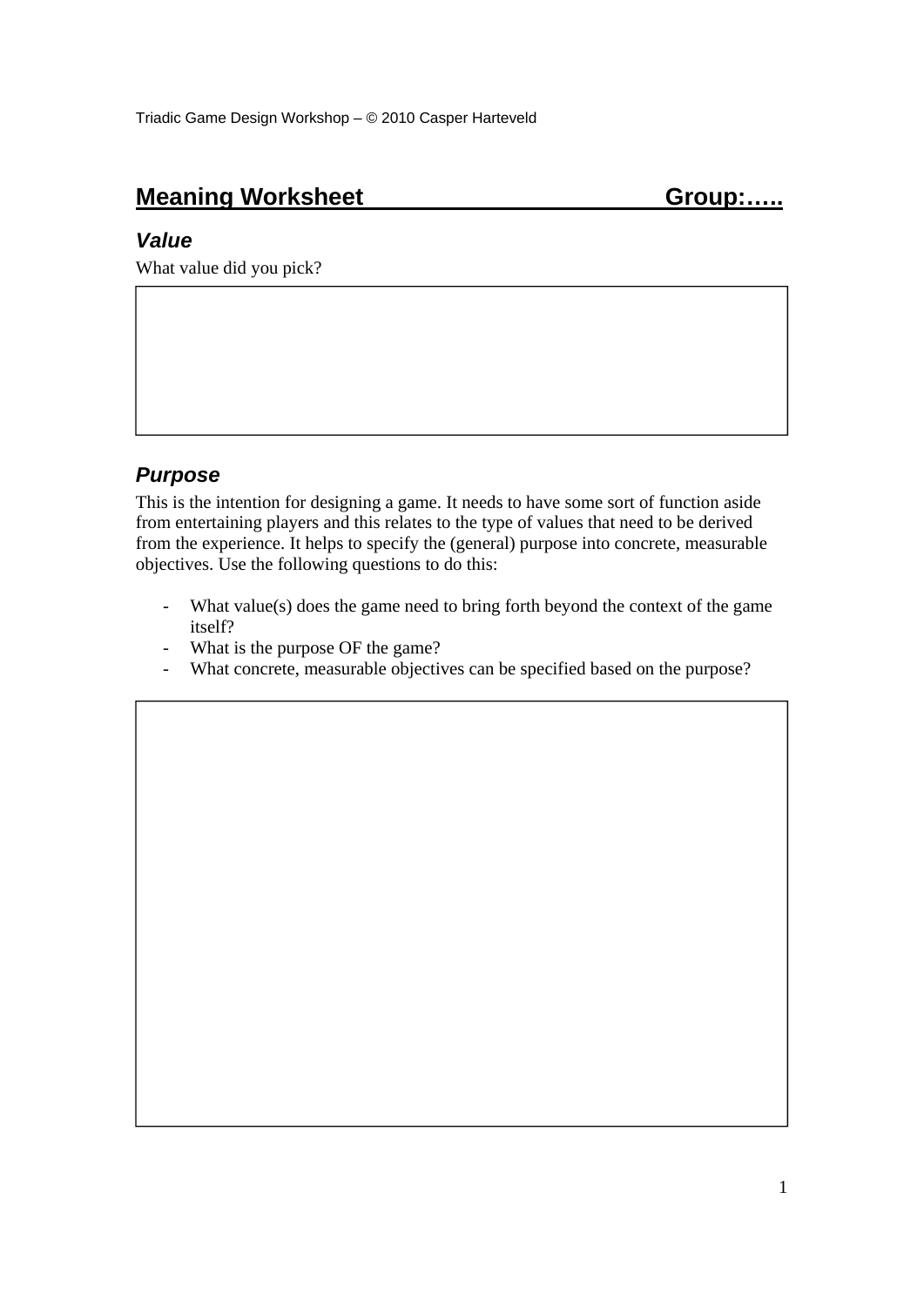Triadic Game Design Workshop – © 2010 Casper Harteveld

#### *Strategy*

For reaching the purpose, a plan of action needs to be thought of to achieve some value in the real world in the best way possible. Strategies can relate to existing games or other artifacts which embody some philosophy to create value ("we are going to do it like them") and/or to theories from one of the disciplines that are affiliated with Meaning.

- How can the purpose in the best way possible be achieved?
- What frameworks, theories, or other notions help in developing an approach to reach the purpose?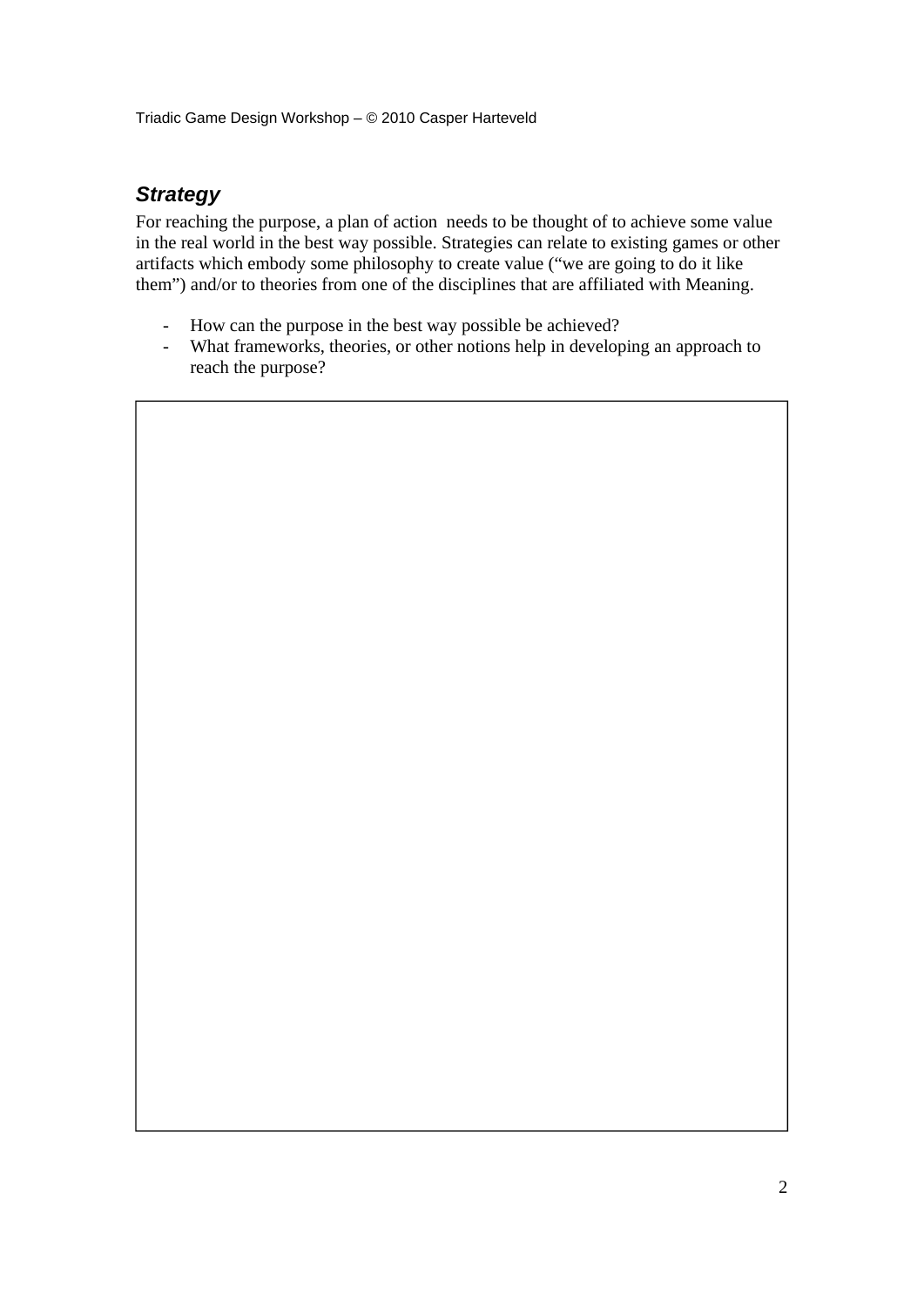Triadic Game Design Workshop – © 2010 Casper Harteveld

## *Operations*

A strategy roughly outlines what needs to be done and how this is going to be done. For implementing the strategy, the plan needs to be translated to concrete mechanisms that achieve the value. These mechanisms are called "operations." An operation can emerge on the basis of the interaction of game elements or it is a fixed element that helps establish the value, such as making sure that a scenario is never completely the same. This increases the possibility to replay scenarios and this is beneficial for players to keep on practicing.

- How can the higher-level plan of action be translated to concrete operations? (topdown approach)
- What specific mechanisms can possibly establish the value(s) and in what way will this happen? (bottom-up approach)